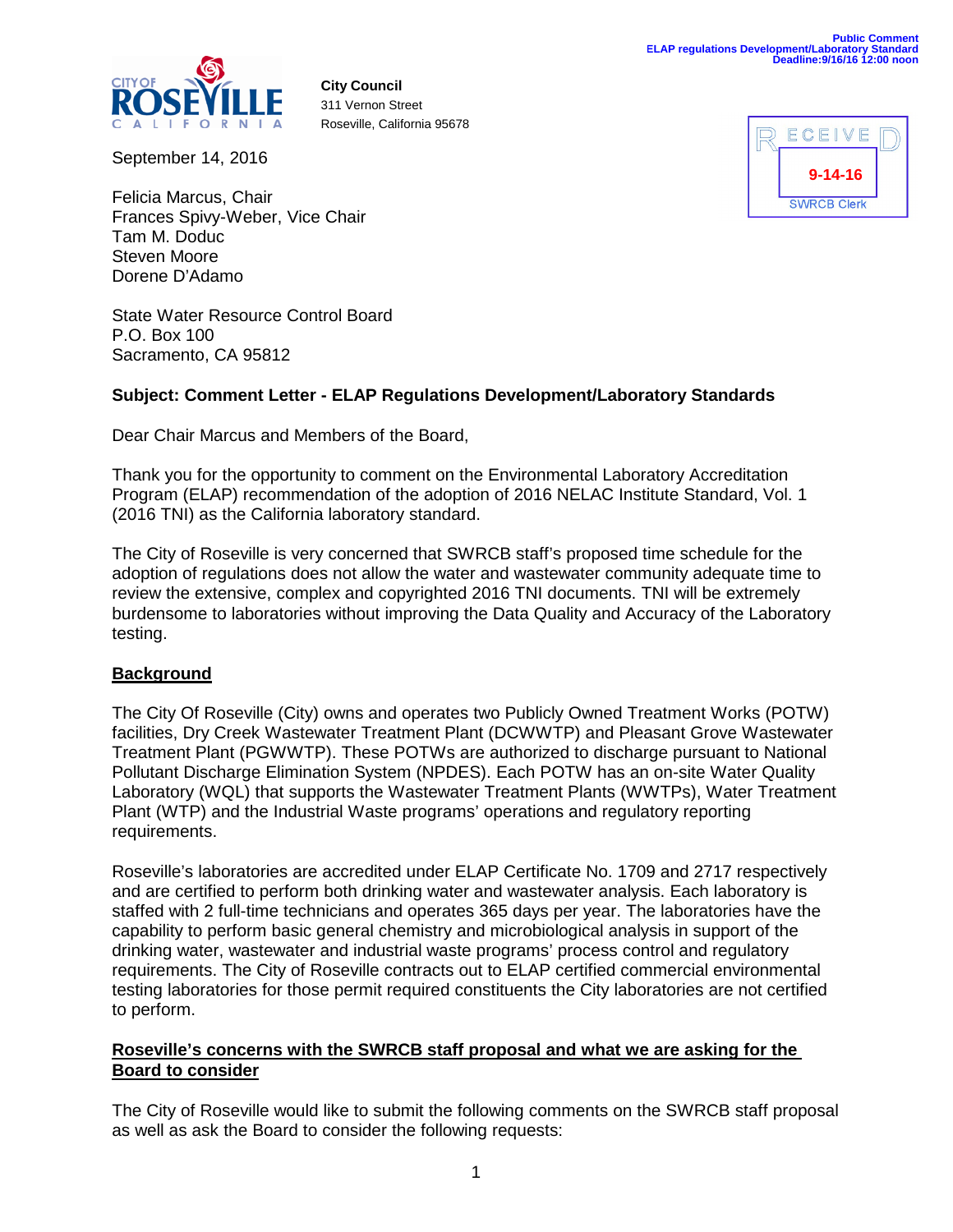# **1. Request for an extension of the Comment Letter submittal deadline and delay of the workshop**

On September 6, 2016, the Notice of Opportunity for Public Comment and Notice of Public Workshop for October 6, 2016 from State Water Resources Control Board (SWRCB) was received with a deadline to comment on the SWRCB staff proposal by noon on September 16, 2016. The City of Roseville believes that less than ten calendar days to comment is not sufficient time given to the public to provide comments regarding the workshop for the following reasons:

- The comment period is too short given the complexity and comprehensive nature of the 2016 NELAC Institute (TNI) document.
- The 2016 TNI Standard is not publicly available, it is behind a paywall.
- The 2016 TNI standard being considered for adoption is voluminous and extensive in content. The proposed changes are enormous, therefore, the Laboratory Community as a whole will need access to the Standard and considerable time to review it.
- The workshop scheduled for October 6, 2016 does not give laboratories directly affected by the proposed changes an opportunity to group together and get expert guidance to understand the impact of the various inter-referenced sections of this extremely complex standard.

The NELAC Institute (TNI) just finalized this set of standards one month ago, so as yet there has not been any significant external vetting or review of the 2016 TNI standards. Adoption of the TNI standard represents a comprehensive change to existing procedures and policies with potentially enormous unintended consequences.

These written comments are an extremely important opportunity for members of the affected laboratory community (stakeholders) to review the TNI standards and raise specific concerns.

The City is requesting the comment period be extended up to October 7 and the workshop to be scheduled after that date. Providing more time for stakeholder to review the SWRCB staff proposal will allow for greater understanding of the proposed standard. The stakeholder laboratory community could meet to possibly develop alternative solutions for the SWRCB to consider that meet the state's objectives and not create unintended consequences of impacting the ability of captive municipal laboratories in supporting treatment facilities' goals of protecting the environment and public health and safety.

# **2. Compliance with the 2016 TNI standards is overly burdensome and could result in many small municipal laboratories dropping their ELAP certification and closing.**

California has over 700 certified environmental testing labs and over 60% are small laboratories with fewer than five full time staff and many with less than two. Many public agencies have ELAP certified laboratories with less than 2 staff and in some cases, operators at the water and wastewater treatment plants perform the compliance sampling. Many of these laboratories provide important real time testing and quick turnaround results crucial for many regulated entities. This testing is difficult, if not impossible, to do off-site and is best performed on-site to provide timely results for process control and regulatory compliance.

The onerous and burdensome requirements of the 2016 TNI standard would most likely result in smaller labs being required to hire additional staff and resources just to deal with TNI compliance issues with possible detrimental effects on quality and timeliness of results. A few examples of the overly burdensome requirements are: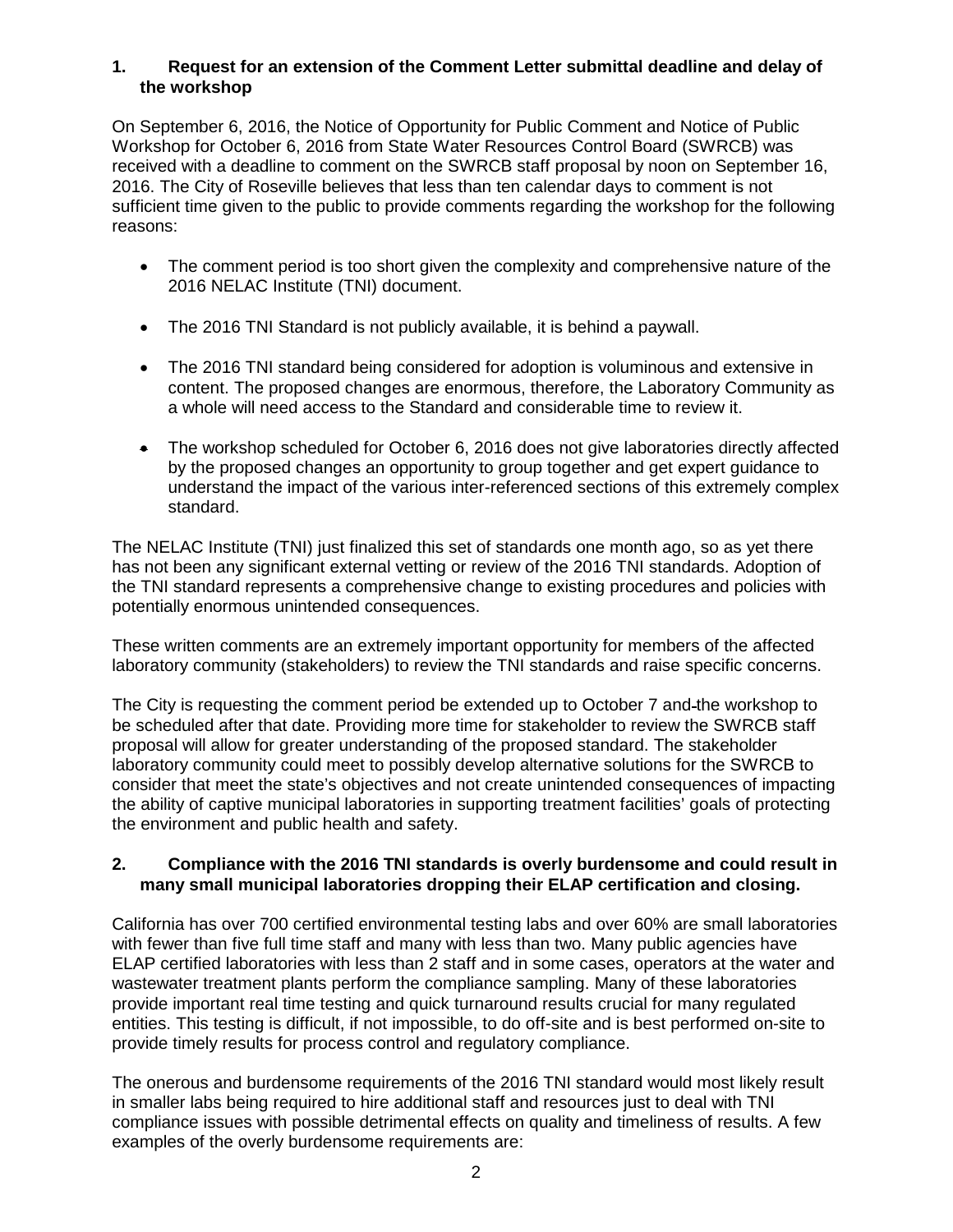- Over 500 documented policies and procedures are required.
- Elevated educational requirements for key positons, i.e. 4 year degree for the laboratory Technical and QC Managers that may be beyond the resources of many small laboratories.
- Additional staffing requirements for Technical and Quality Control Managers that are beyond the means of many small labs.
- Public agencies with multiple labs being required to staff each lab with a Technical Director with no improvement in efficiency or quality.
- Resources and staff required to meet the data integrity requirements.
- Existing agency procurement policies/procedures that are in conflict with TNI requirements which can result in unknown potentially open-ended legal liabilities.
- Existing agency personnel policies/procedures that are in conflict with TNI requirements which can lead to unknown potential open-ended legal issues. Many public agency employees are represented by union bargaining units under long term contracts. The consequences of abrogating or modifying these contracts are unknowable given the short review period.

Many smaller communities do not have the resources to add staff to comply with these onerous requirements and would have to resort to closing their environmental labs.

When Florida adopted TNI standards, approximately 30% of the environmental laboratories dropped their certification and closed resulting in job losses. Many were small municipal laboratories. New York saw similar closure numbers as Florida when they required TNI compliance.

The retention of in-house laboratory testing is an important aspect of operating a robust water and wastewater system for communities. These laboratories provide the treatment facilities with the essential ability to respond quickly and effectively to meet treatment challenges, thereby protecting public health and maintaining water quality for the communities they serve.

# **3. The push for adoption of TNI standards was flawed and lacked a transparent and conflict-free stakeholder process.**

From the start, the California accreditation standard selection process has lacked true stakeholder involvement. Our observation, based on the following factors and shared by many in the laboratory community, is that TNI has always been ELAP's preferred standard:

- The Expert Review Panel (ERP) was biased towards TNI as all five panel members were TNI affiliated or associated with TNI accredited laboratories. Their recommendation for TNI adoption was not a surprise and was a blatant conflict of interest.
- The ELAP Work Plan had an extremely aggressive timeline for standards adoption that limited stakeholder comment and input which could lead to open-ended and unknowable legal liabilities as well as potential unintended operational consequences and adverse effects on water quality.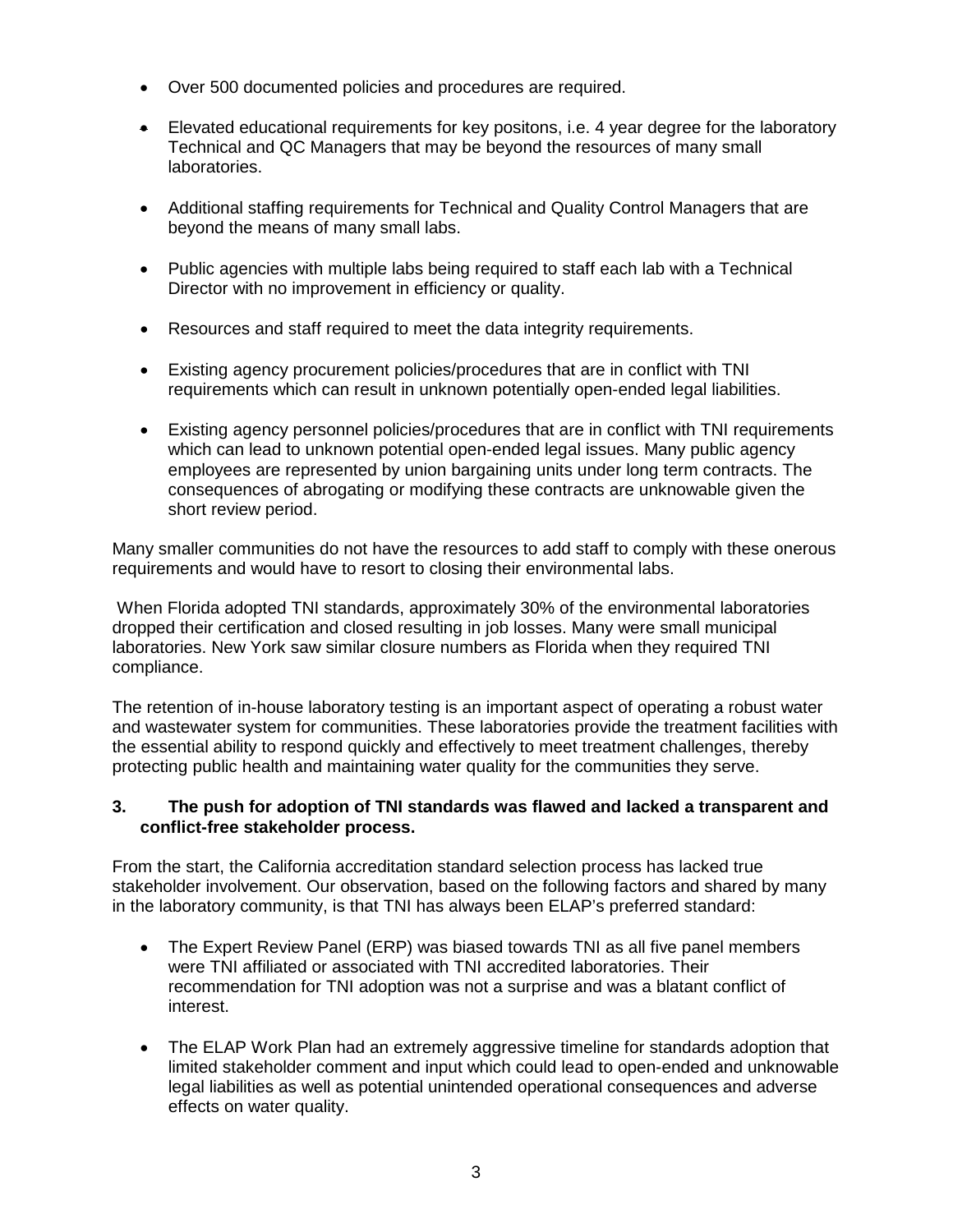- The two stakeholder meetings were heavily biased towards TNI. The April 2016 meeting was a sponsored TNI training and the ill-defined May 2016 meeting that resulted in greater confusion for the stakeholders was also heavily slanted towards TNI. Both meetings limited the number of stakeholder participants.
- The Environmental Laboratory Technical Advisory Committee (ELTAC) membership does not properly represent the small laboratory community and therefore is not a true stakeholder group. From the first meeting, ELTAC was tasked with a variety of technical questions with choosing a California Laboratory Standard being given a low priority.

ELTAC was pressured to agree on updated Fields of Testing, required number of annual Proficiency Tests (PT), technical standards and a Quality Management System (QMS). In the July meeting  $(4<sup>th</sup>)$ , ELTAC was informed that if they do not come up with a recommendation for a QMS, ELAP would propose TNI as the Standard to the State Board in September.

ELTAC met again in August to discuss Standards and recommended one annual Proficiency Test requirement, that the technical standards be the same as approved analytical methods and the QMS be either the favored California Plus or a TNI "Lite" version (actual voting results were 7-5 in favor of CA Plus and 6-6 for TNI "Lite").

By recommending adoption of 2016 TNI standards, ELAP has set aside all of ELTACs recommendations.

• ELAP has not provided the Stakeholder Laboratory Community with a thorough Gap Analysis of what the current standards are lacking with respect to laboratory compliance. ELAP needs to be commended for correcting the main issues of ELAP's previous poor management and creating an Enforcement division. Instead of updating the current standard to include missing QMS elements, ELAP has chosen to adopt the highly cumbersome and uneconomical 2016 TNI standard as the California Laboratory Accreditation Standard.

# **Conclusion**

ELAP provides evaluation and accreditation of all environmental testing laboratories to ensure the quality of analytical data used for regulatory purposes meets the requirements of the State's environmental programs. Furthermore, ELAP is responsible for the oversight and enforcement of the accreditation standard that results in legally defensible data from all environmental testing laboratories.

Updating ELAP regulations to  $21^{st}$  Century lab standards is needed. ELAP should adopt a minimum standard that achieves these goals and is applicable to all laboratories. 2016 TNI standard is not this minimum standard because it is overly burdensome, does not increase data accuracy, quality or defensibility and could result in the closure of many small municipal labs.

Closure of these small labs would result in lost jobs, higher analytical costs with loss of competition, increased ELAP fees and the loss of real time laboratory feedback required to maintain process quality.

Most importantly, since The TNI standards are designed by and represent medium to large commercial laboratories, closure of these smaller labs could result in shifting the focus of testing from maintaining Water Quality Objectives to commerce, thereby endangering public health and the environment of the State of California.